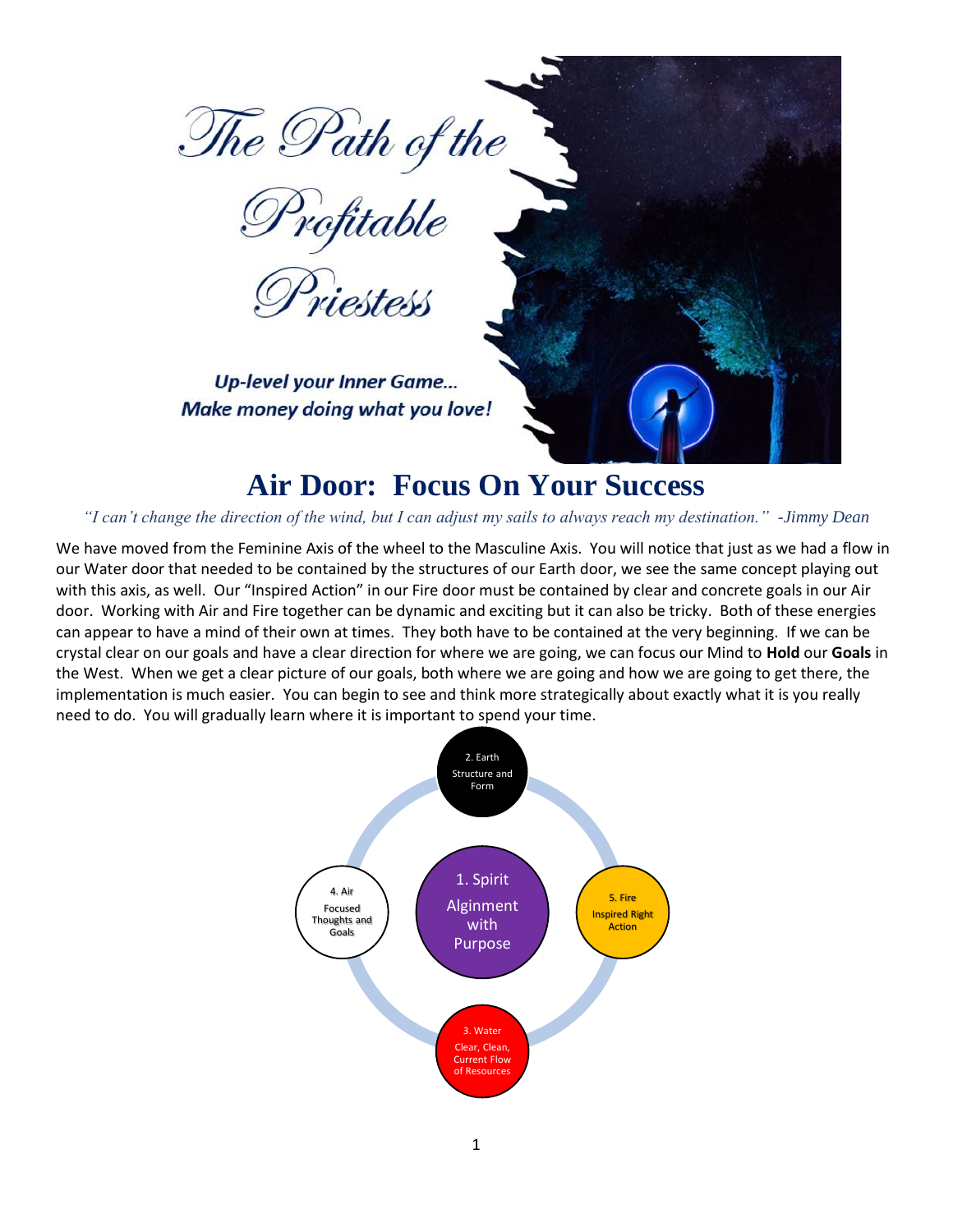So at the beginning of any endeavor, there is planning. That is what todays work will be about. We are going to step back and look at the big picture again! Then we are going to gradually focus our lens and work backwards to see how we can strategically plan for success. We are also going to look at how to plan our marketing strategies to support our outcomes.

## **Dreaming the Future...**

Imagine your life 10 years from now how you want it to be. See it, feel it, taste it. What do you want to be doing, being, and having? Imagine it in as much detail as you can. Describe it here...

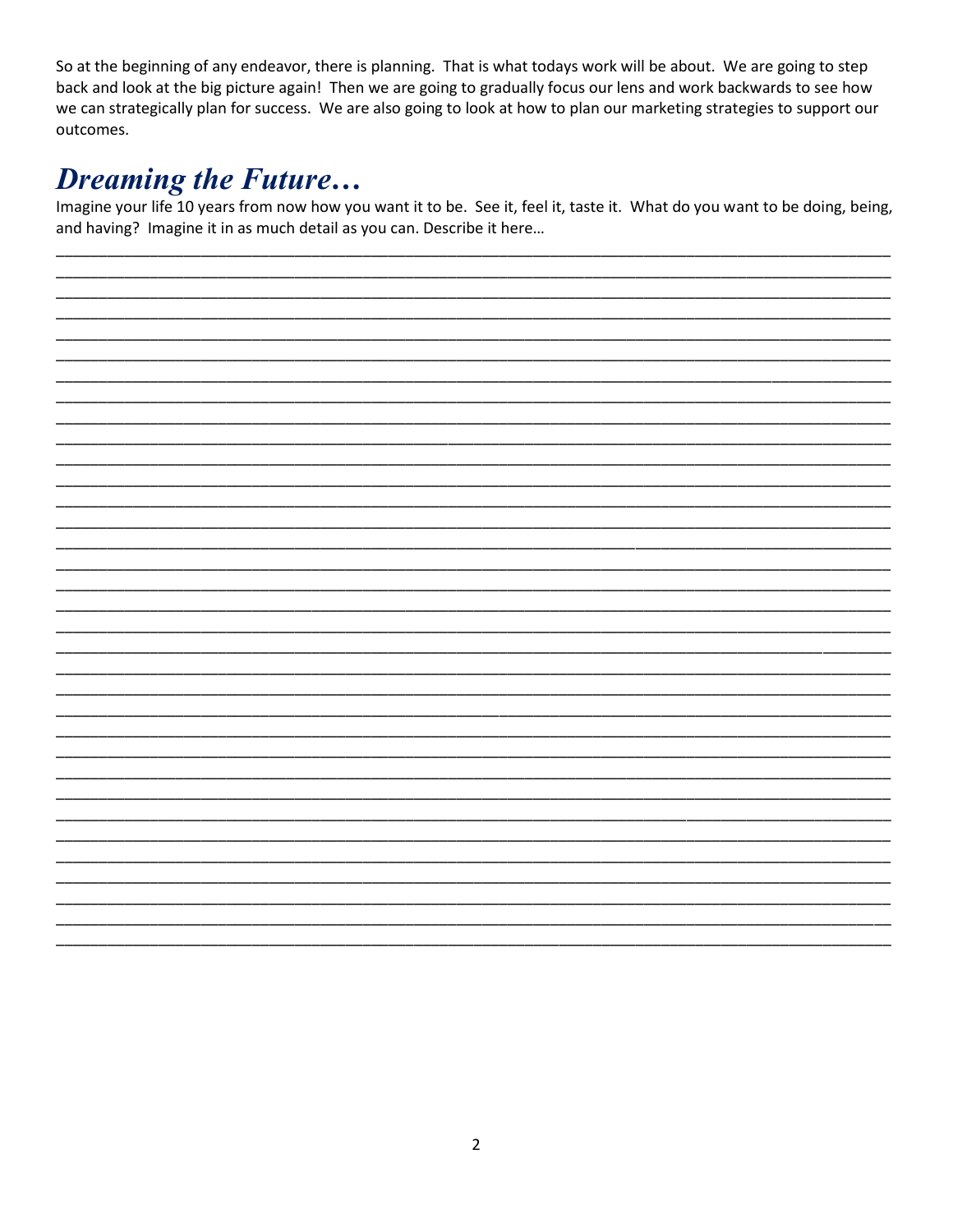## *One Year from today… Date:*



Imagine your life and where you want to be one year from today in the following areas. What is at least 1 goal you want for yourself at the end of this year.

| <b>Personal Health and Well-Being:</b> |  |  |
|----------------------------------------|--|--|
|                                        |  |  |
| <b>Financial:</b>                      |  |  |
|                                        |  |  |
| Social:                                |  |  |
|                                        |  |  |
| Career:                                |  |  |
|                                        |  |  |
| Creativity:                            |  |  |
|                                        |  |  |
| Home:                                  |  |  |
|                                        |  |  |

**Spiritual:**

**Other:**

### *Narrow Your Vision…*

In order for you to allow your creations to fully develop and grow, you need to plan to give them the right amount of attention. For this reason, it is important to zero in on the number one most important thing for you to accomplish this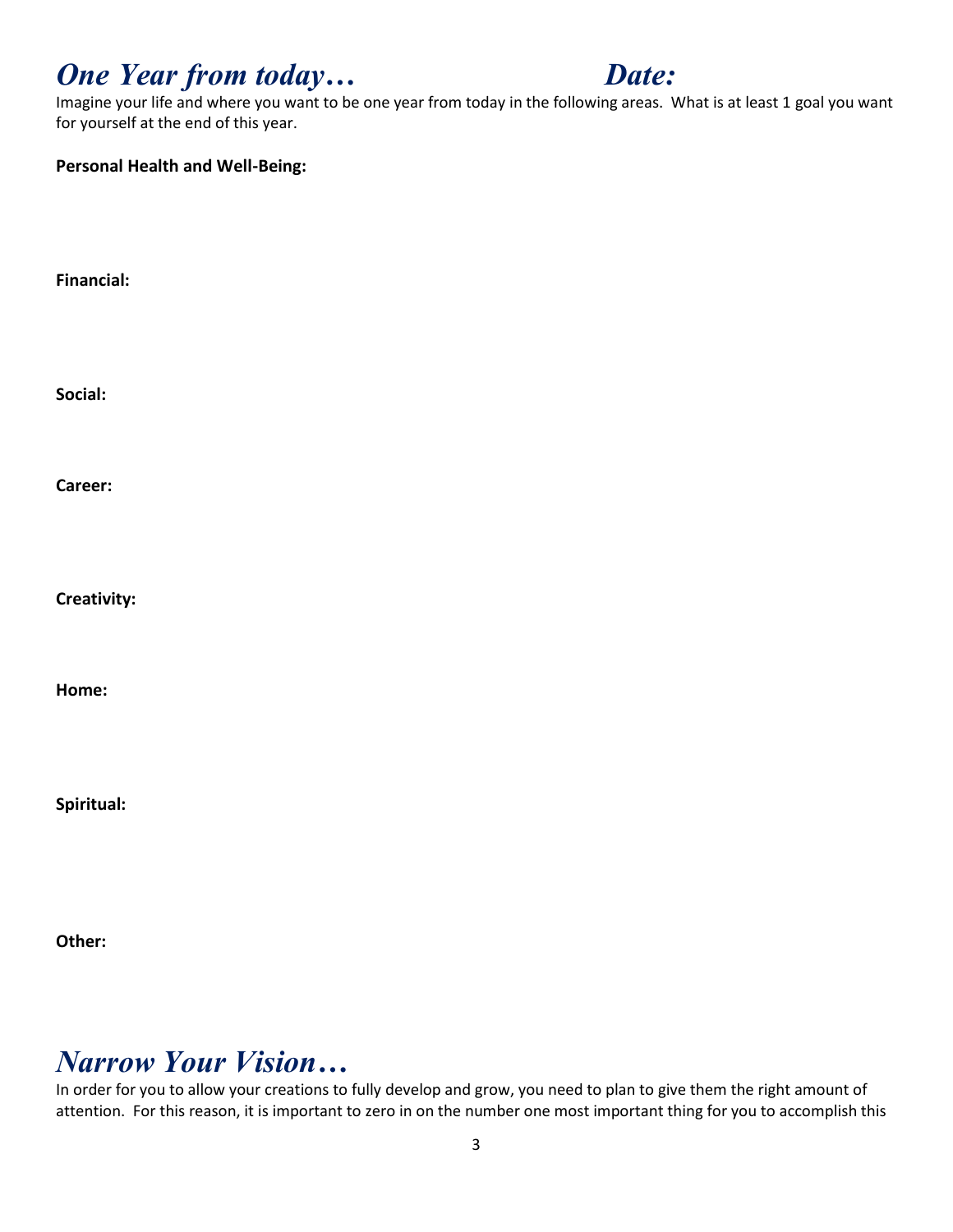year. You can also pick to others that follow this one in their importance and allow yourself to work on them only when you stay on target with your main goal. If you spread yourself too thin, you may find that you never feel like your life ever gets out of the starting gate.

| Goal 2          | <b>MAIN GOAL</b> | Goal 3          |
|-----------------|------------------|-----------------|
|                 |                  |                 |
| <b>Energize</b> | <b>Energize</b>  | <b>Energize</b> |
|                 |                  |                 |
| Learn           | Learn            | Learn           |
|                 |                  |                 |

*Release/Complete Release/Complete Release/Complete*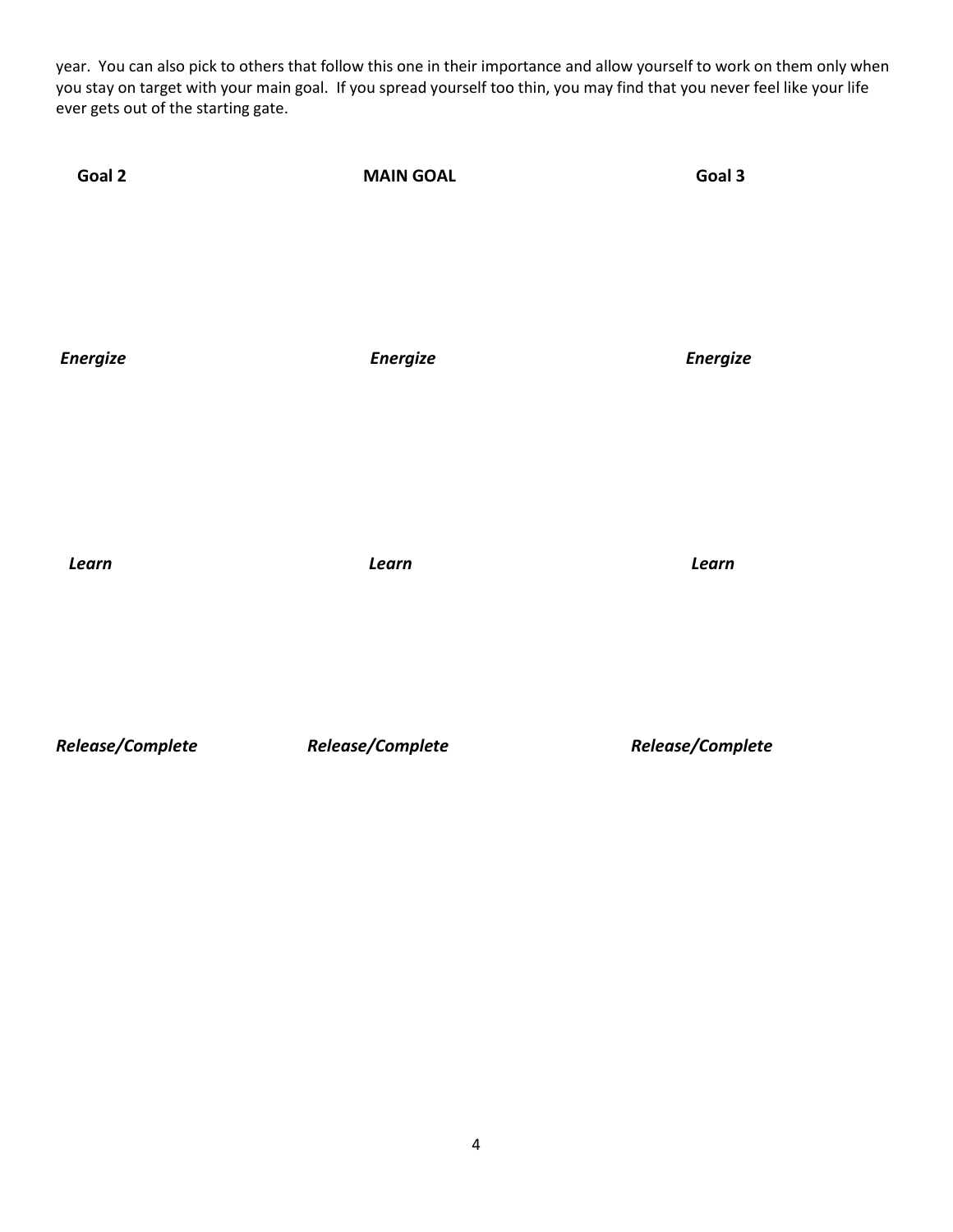# *Take Aim at Your Target…*

Using the goals on the previous page, begin to plot what "needs to get done when" this year in order to achieve the goals you are envisioning by the end of this year. Be sure to plan for each individual goal listed.

| <b>January</b> | <b>February</b> | <b>March</b>    |
|----------------|-----------------|-----------------|
|                |                 |                 |
| April          | May             | June            |
| July           | <b>August</b>   | September       |
| <b>October</b> | <b>November</b> | <b>December</b> |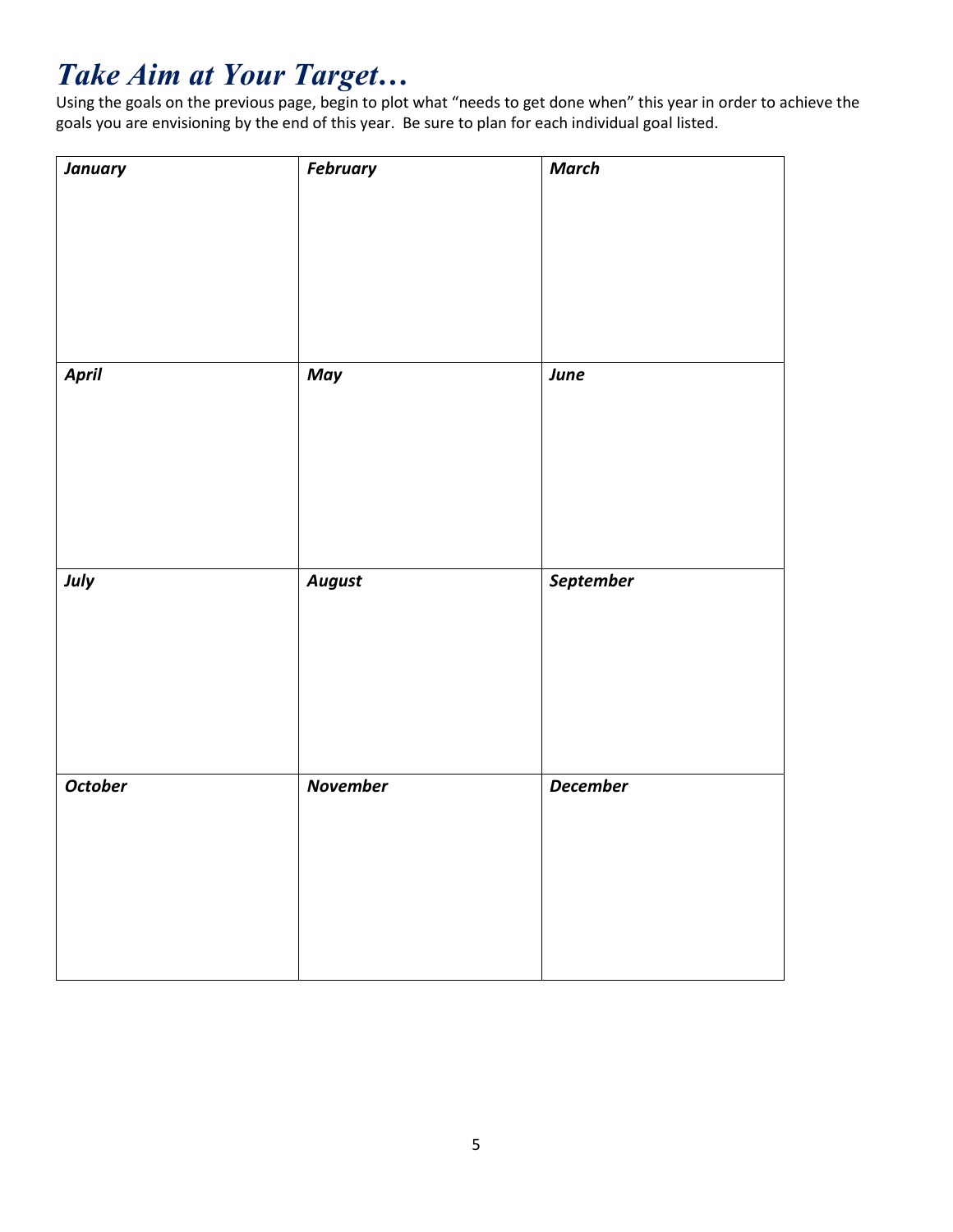## *Zeroing in…*

Refine your planning. Looking at what you want to accomplish in each month, figure out the steps that you need to take in detail and plot them on the calendar below and on the following page.

|                 | Week 1 | Week 2 | Week 3 | Week 4 | <b>Other</b> |
|-----------------|--------|--------|--------|--------|--------------|
| <b>January</b>  |        |        |        |        |              |
|                 |        |        |        |        |              |
|                 |        |        |        |        |              |
|                 |        |        |        |        |              |
|                 |        |        |        |        |              |
| <b>February</b> |        |        |        |        |              |
|                 |        |        |        |        |              |
|                 |        |        |        |        |              |
|                 |        |        |        |        |              |
|                 |        |        |        |        |              |
|                 |        |        |        |        |              |
| <b>March</b>    |        |        |        |        |              |
|                 |        |        |        |        |              |
|                 |        |        |        |        |              |
|                 |        |        |        |        |              |
|                 |        |        |        |        |              |
| April           |        |        |        |        |              |
|                 |        |        |        |        |              |
|                 |        |        |        |        |              |
|                 |        |        |        |        |              |
|                 |        |        |        |        |              |
|                 |        |        |        |        |              |
| May             |        |        |        |        |              |
|                 |        |        |        |        |              |
|                 |        |        |        |        |              |
|                 |        |        |        |        |              |
|                 |        |        |        |        |              |
| June            |        |        |        |        |              |
|                 |        |        |        |        |              |
|                 |        |        |        |        |              |
|                 |        |        |        |        |              |
|                 |        |        |        |        |              |
|                 |        |        |        |        |              |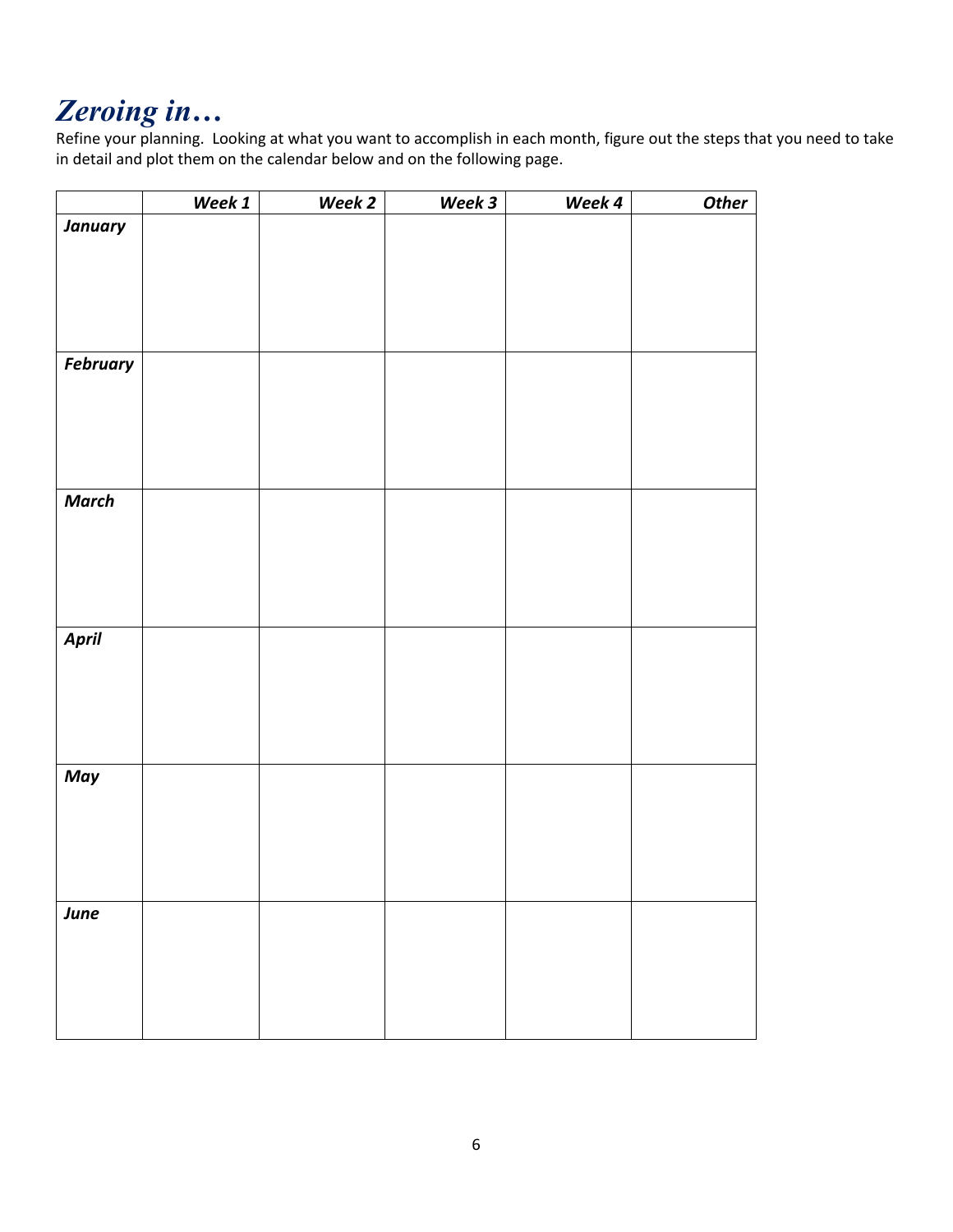|                 | Week 1 | Week 2 | Week 3 | Week 4 | <b>Other</b> |
|-----------------|--------|--------|--------|--------|--------------|
| July            |        |        |        |        |              |
|                 |        |        |        |        |              |
|                 |        |        |        |        |              |
|                 |        |        |        |        |              |
|                 |        |        |        |        |              |
| <b>August</b>   |        |        |        |        |              |
|                 |        |        |        |        |              |
|                 |        |        |        |        |              |
|                 |        |        |        |        |              |
|                 |        |        |        |        |              |
|                 |        |        |        |        |              |
| September       |        |        |        |        |              |
|                 |        |        |        |        |              |
|                 |        |        |        |        |              |
|                 |        |        |        |        |              |
|                 |        |        |        |        |              |
| October         |        |        |        |        |              |
|                 |        |        |        |        |              |
|                 |        |        |        |        |              |
|                 |        |        |        |        |              |
|                 |        |        |        |        |              |
|                 |        |        |        |        |              |
| <b>November</b> |        |        |        |        |              |
|                 |        |        |        |        |              |
|                 |        |        |        |        |              |
|                 |        |        |        |        |              |
|                 |        |        |        |        |              |
| <b>December</b> |        |        |        |        |              |
|                 |        |        |        |        |              |
|                 |        |        |        |        |              |
|                 |        |        |        |        |              |
|                 |        |        |        |        |              |
|                 |        |        |        |        |              |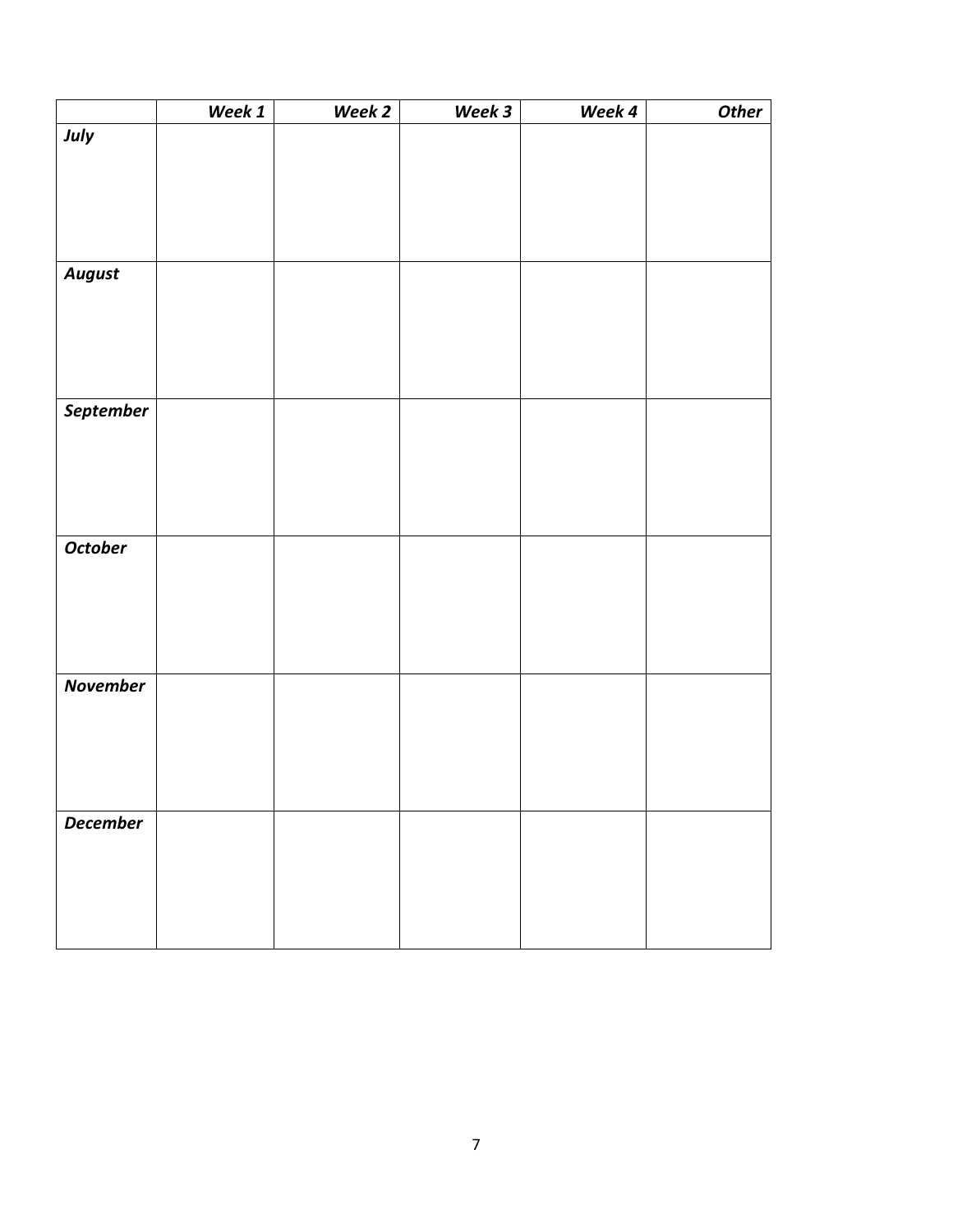# *Support yourself…*

It is important that you plan not only what you want to accomplish, but how much money you desire to draw in doing it, as well as how you are going to market and finance your endeavors. You may want to refer to the Action Plan at the end of your business plan, as well as your goals that you have listed above. Use the calendar below to plan:

- Your Marketing Strategies and when you will launch them; and
- Your financial goals, how much do you want to bring in from what each week.

| <b>January</b><br><b>February</b><br><b>March</b><br>April<br>May | <b>Other</b> |
|-------------------------------------------------------------------|--------------|
|                                                                   |              |
|                                                                   |              |
|                                                                   |              |
|                                                                   |              |
|                                                                   |              |
|                                                                   |              |
|                                                                   |              |
|                                                                   |              |
|                                                                   |              |
|                                                                   |              |
|                                                                   |              |
|                                                                   |              |
|                                                                   |              |
|                                                                   |              |
|                                                                   |              |
|                                                                   |              |
|                                                                   |              |
|                                                                   |              |
|                                                                   |              |
|                                                                   |              |
|                                                                   |              |
|                                                                   |              |
|                                                                   |              |
|                                                                   |              |
| June                                                              |              |
|                                                                   |              |
|                                                                   |              |
|                                                                   |              |
|                                                                   |              |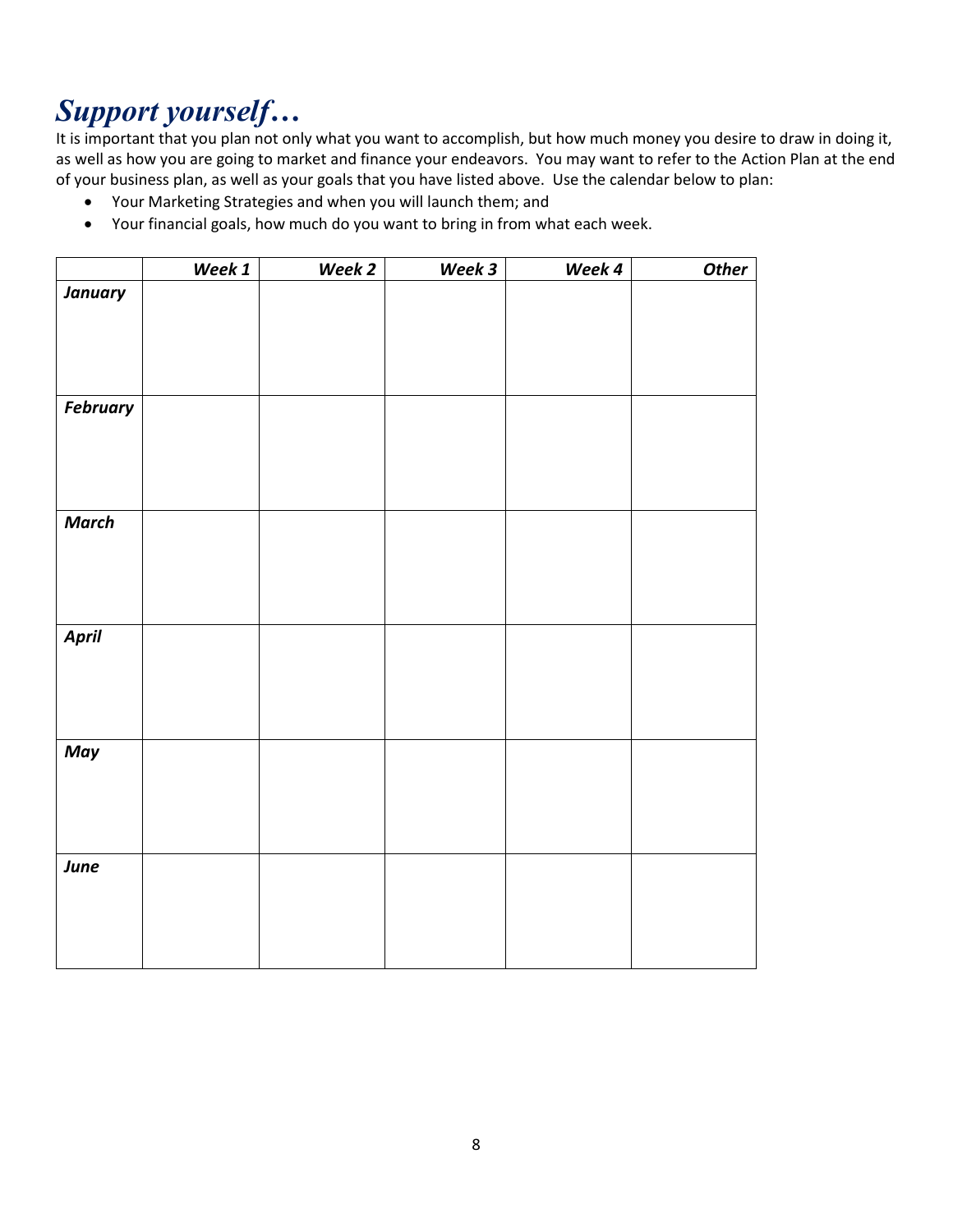|                 | Week 1 | Week 2 | Week 3 | Week 4 | <b>Other</b> |
|-----------------|--------|--------|--------|--------|--------------|
| July            |        |        |        |        |              |
|                 |        |        |        |        |              |
|                 |        |        |        |        |              |
|                 |        |        |        |        |              |
|                 |        |        |        |        |              |
| <b>August</b>   |        |        |        |        |              |
|                 |        |        |        |        |              |
|                 |        |        |        |        |              |
|                 |        |        |        |        |              |
|                 |        |        |        |        |              |
|                 |        |        |        |        |              |
| September       |        |        |        |        |              |
|                 |        |        |        |        |              |
|                 |        |        |        |        |              |
|                 |        |        |        |        |              |
|                 |        |        |        |        |              |
| <b>October</b>  |        |        |        |        |              |
|                 |        |        |        |        |              |
|                 |        |        |        |        |              |
|                 |        |        |        |        |              |
|                 |        |        |        |        |              |
|                 |        |        |        |        |              |
|                 |        |        |        |        |              |
|                 |        |        |        |        |              |
|                 |        |        |        |        |              |
|                 |        |        |        |        |              |
|                 |        |        |        |        |              |
| <b>December</b> |        |        |        |        |              |
|                 |        |        |        |        |              |
|                 |        |        |        |        |              |
|                 |        |        |        |        |              |
|                 |        |        |        |        |              |
| <b>November</b> |        |        |        |        |              |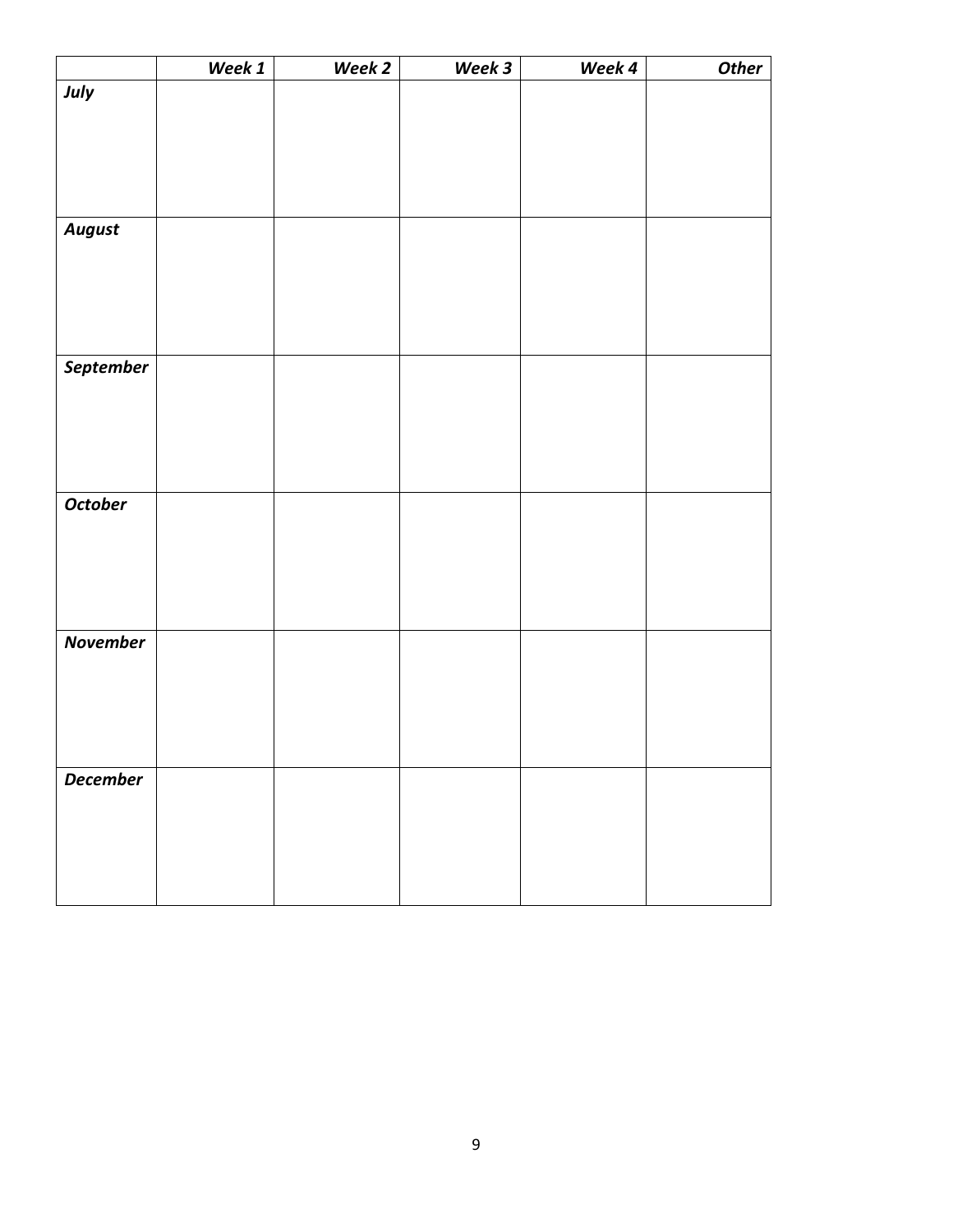### *Get Serious!!!*

What is your *BOLD MONEY GOAL FOR THE YEAR:*

### *MONTHLY:*

#### *WEEKLY:*

What are the seven most critical things that you need to accomplish in the next 60 days?

| <b>DATE TO Initiate</b><br><b>DATE</b> completed |  |
|--------------------------------------------------|--|
|                                                  |  |
|                                                  |  |
|                                                  |  |
|                                                  |  |
|                                                  |  |
|                                                  |  |
|                                                  |  |
|                                                  |  |
|                                                  |  |
|                                                  |  |
|                                                  |  |
|                                                  |  |
|                                                  |  |
|                                                  |  |
|                                                  |  |
|                                                  |  |
|                                                  |  |
|                                                  |  |